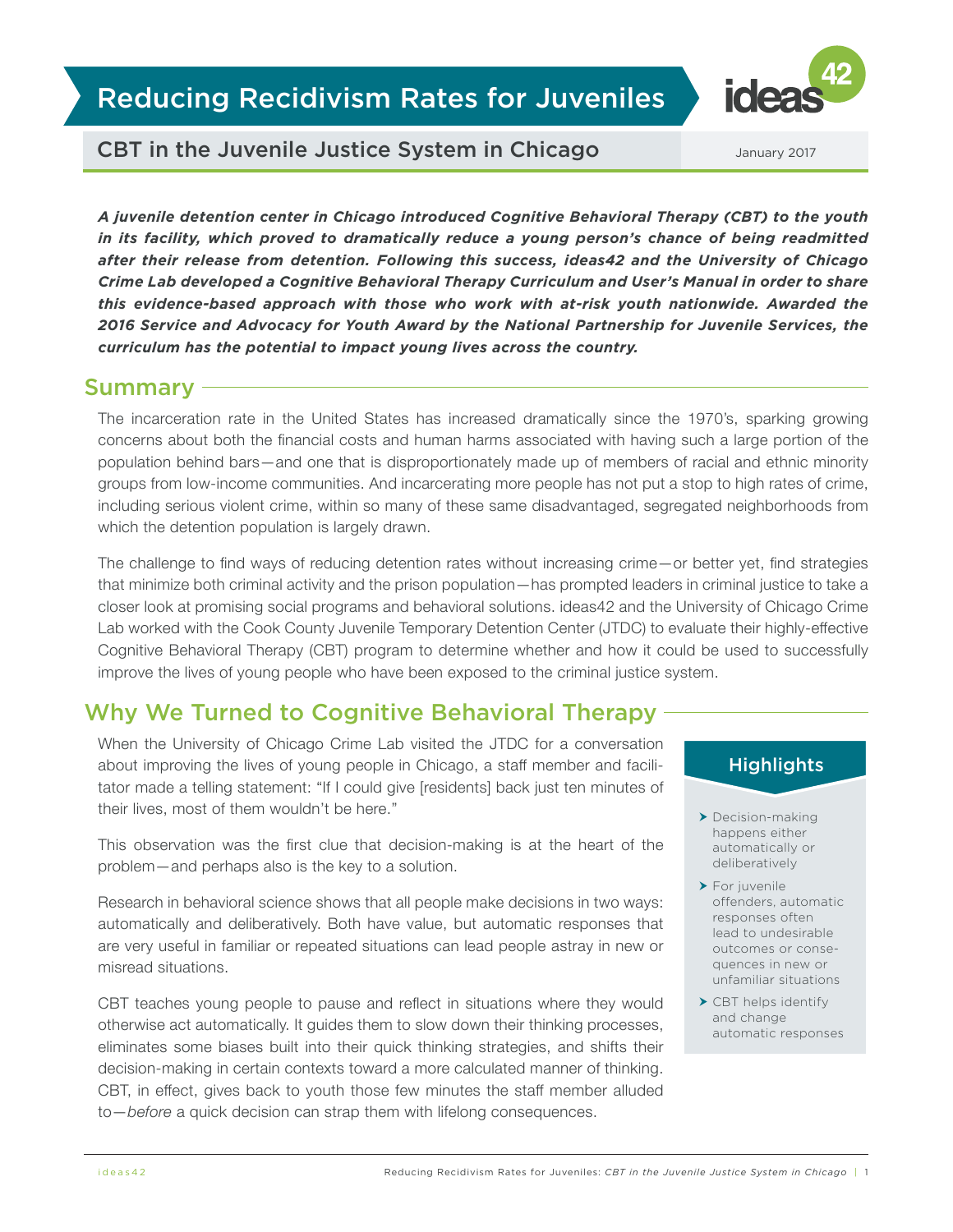

### Evaluating Results from Varied Programs

While CBT is used widely by practitioners and has successfully changed many lives, programs being implemented across the country vary so much that it is difficult to know which elements and methods are most effective. From the content and focus of the curriculum to the way it is delivered, programs that utilize CBT vary in countless ways. To achieve the ultimate goal of preventing crime and detention at large scale, ideas42 and the University of Chicago Crime Lab needed an understanding of what the most critical elements of CBT are.

The Crime Lab led randomized controlled trials (RCTs) in Chicago and found sizable behavior change across all of the CBT interventions they evaluated. In the three evaluations of CBT programs the Crime Lab found evidence that helping at-risk teens slow down and change their decision-making processes could drastically reduce violence involvement, and significantly improve graduation rates. The first study, of a program called Becoming a Man (BAM), developed by the Chicago-area non-profit Youth Guidance, decreased violent-crime arrests by 45 percent. A second two-year study of BAM found a 50 percent reduction in violent-crime arrests, and that program participants were 10 percent more likely to graduate from high school on-time than peers who did not participate. The third study tested a different CBT curriculum (the one that is the starting point of this *CBT 2.0 Curriculum*) that was delivered to high-risk youth while they were incarcerated in the Cook County Juvenile Temporary Detention Center. This program reduced the rate of readmission to the facility by 21 percent over 18 months.

Over the past several years, we have explored how CBT programming accomplishes remarkable success in preventing conflicts and violence that often result from automatic decision-making. Through our research we learned more about the "active ingredients" behind the success of CBT programs. We also conducted research to identify unwritten "tricks of the trade" facilitators improvise in practice to enhance their effectiveness when delivering these programs. We then built on these findings using what we know from behavioral science to create the *Cognitive Behavioral Therapy 2.0 Curriculum* and *User's Manual.*

### Creating Cognitive Behavioral Therapy 2.0

Based on extensive research, we created the *CBT 2.0 Curriculum*. CBT 2.0 is a "starter pack" of lessons and exercises that employ the "active ingredients" of CBT. The original curriculum on which it is based was developed by Dr. Bernie Glos and his associates from the DuPage County, Illinois Juvenile Detention Center, and evaluated by The Crime Lab at the Cook County JTDC from 2009-2011. We selected lessons and activities from seven CBT workbooks the JTDC staff used.

Through focus groups with the JTDC staff, we developed an understanding of the most important parts of the curriculum and the key strategies for delivering it. Our findings suggest that the crucial, active ingredients in CBT that help young people recognize and change their behavior are:

#### **Highlights**

- CBT is varied in its implementation, but can create remarkable outcomes and success
- Examining and testing successful CBT programs shed light on which elements are most effective, putting a new framework within reach

#### **Results of CBT Program** Becoming a Man (BAM)



**Effects of CBT Program** Cook County JTDC



Reduced rate of readmission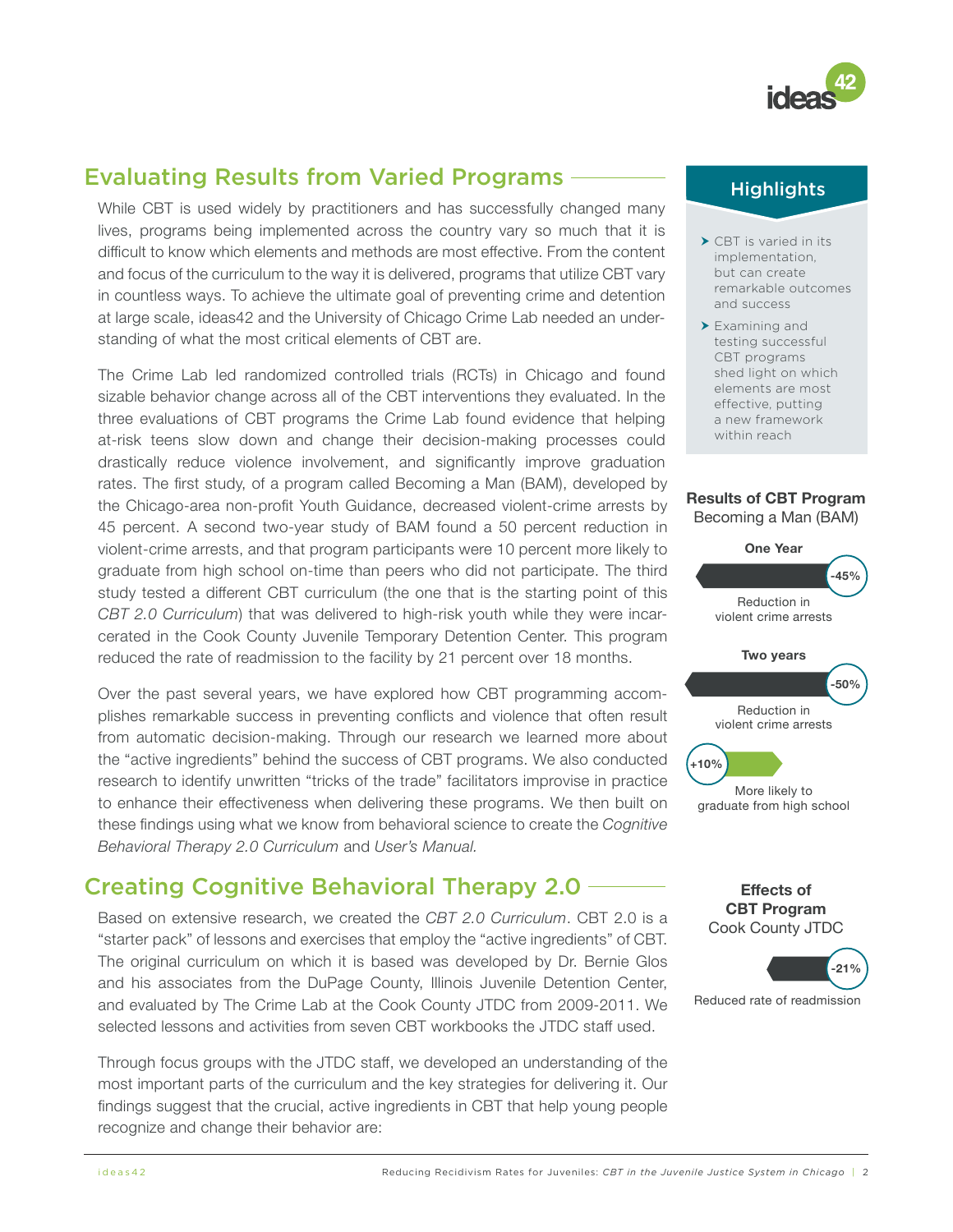

- Getting youth to realize how often they act without thinking.
- Helping youth recognize the key high-stakes situations in which their current set of automatic responses can get them into trouble. CBT emphasizes that people themselves play a role in interpreting the world.
- Leading youth to either become more reflective in high-stakes situations or develop different automatic responses.

The curriculum consists of many specific lessons that facilitators can use to achieve these outcomes. The lessons help youth identify their attitudes and beliefs and understand how those can in turn shape their automatic responses in low and high-stake situations. For example, one lesson that helps young people recognize their thinking patterns teaches "self-talk," or what you say to yourself automatically in reaction to different situations. While people tend to believe they see things as they are and then tell themselves how to respond, instead people play a role in constructing the reality they see. That is, CBT teaches people that they have a choice in how they interpret situations, and also a choice in their own responses, particularly in high-risk scenarios.

Another tool that helps youth think about the role they play in interpreting the world is the "camera view" technique. It poses the question, "What would

#### **Highlights**

- People play a role in the reality they see or narrative constructed
- ▶ People have a choice in how to interpret and respond to situations
- ▶ CBT helps people recognize thought patterns that influence their actions

a camera see?" as a framework for helping young people step back and view a situation from a different perspective. This provides an opportunity to reflect on how their thoughts are connected to their responses, helping young people de-bias their thinking and consider another perspective before acting.

Critical to instilling the most important active ingredients of CBT, these exercises are a sampling of what the curriculum offers to help youth take control of their own decision-making.

### A Guide to Delivery: The User's Manual

Replicating effective CBT programs requires an understanding not just of the best "active ingredients" for youth in detention, but also how to deliver them. Along with the *CBT 2.0 Curriculum*, we created an accompanying *User's Manual*. This is a critical piece of the material because it highlights insights about effective and engaging delivery of the curriculum based on conversations with JTDC staff and implementers of other evidence-based CBT curricula.

We discovered that staff members emphasized these key elements when working with youth in their CBT groups, but also extended the same lens outside group sessions, using it in all their daily interactions with the young people in their care. They made it a point to talk to the young people about the big and the small decisions they were making every day and show them how to look at situations through the lens of CBT. The JTDC staff was continually connecting real-life situations to the larger goals of CBT.

In addition, the staff repeatedly mentioned that they often improvise and pick and choose specific elements from the curricular materials, adapting themes to real life situations youths in their group had encountered. In a sense, what they delivered was *based* on the curriculum, but was not a rote implementation of it.

#### **Highlights**

- > Staff used the curriculum and activities as a guide while improvising and adapting lessons to better serve their specific population
- Similarly, providers who implement this curriculum should adapt materials to best fit the local context and needs of the participating population